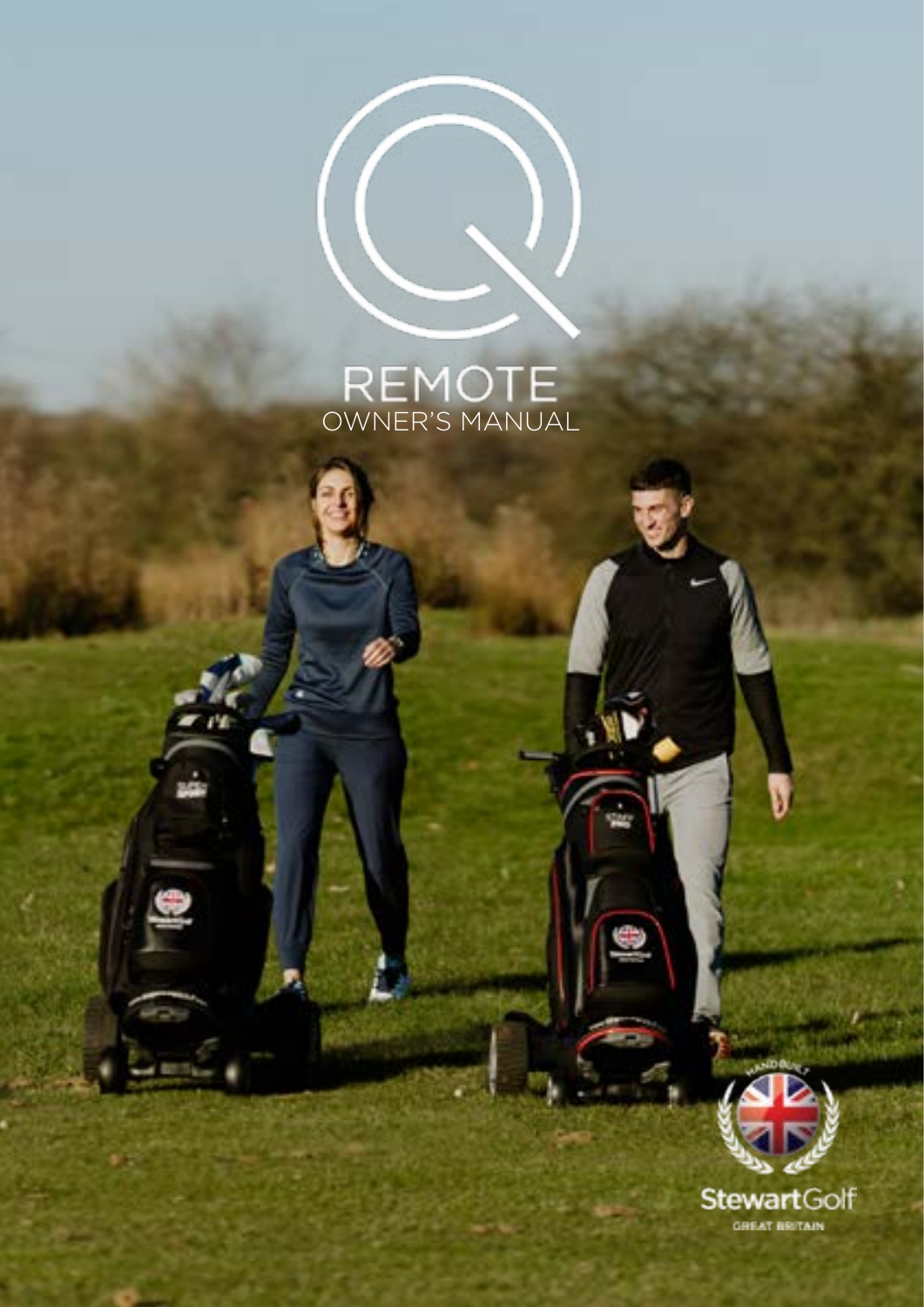

### **IMPORTANT INFORMATION**

This machine is designed solely for the transportation of golf equipment on a golf course.

Warnings and important safety instructions appearing in this manual are not meant to cover all possible conditions and situations that may occur. Common sense, caution and care must be exercised when operating or cleaning this equipment.

Always contact Stewart Golf or your local distributor/dealer about problems or conditions that you do not understand.

#### **INTELLECTUAL PROPERTY**

The design and technology within the Stewart Golf Q Series, as well as the Stewart Golf brand is protected by numerous trademarks, design registrations and patents. For a full register of Stewart Golf intellectual property please visit stewartgolf.com/IP.

#### **GOLF BAG TYPE & WEIGHT**

The Q Remote has been optimised for use with a cart or tour style bag weighing 14kg (31lbs). Weigh your golf bag and ensure it is between 13kg (28lbs) and 15kg (33lbs).

Using a light and often 'top heavy' stand bag reduces the load on the front wheels, which means the steering may react faster than intended, and the machine will spend more time on the stabiliser than is desirable.

electronics and motors. Using a golf bag heavier than advised increases the load on the front wheels, slowing steering speeds. Additionally a heavy bag will increase the strain and wear on the structure of the Q Remote, reduce your battery life and increase the risk of overloading the electronics and motors.

#### **IMPORTANT NOTICES:**

This red box is used from time to time in this manual to indicate a potentially hazardous situation which, if not avoided, could result in damage to the product, serious injury or death.

#### **CERTIFICATION:**

This machine has been tested and conforms to:

EN 61000-6-3:2007+A1:2011 FCC Part 15 Class B EN 61000-6-1:2019

For further certificates and declaration of conformity please visit stewartgolf.com/technical.

| <b>CONTENTS</b> |
|-----------------|
|-----------------|

- Important Information 2
- Welcome 3
- Q Remote Anatomy 4
- Unfolding 5
- Folding & Carrying 6
- SmartPower Battery 7
- SmartPower Charging 8
- Battery Care 9
- Handset Guide 10
- 
- Handset Charging & Care 11
- Manual Operation 12
- Remote Operation 14
- Other Features 16
- FAQ 17
- Warranty Information 18
- Trouble-Shooting Guide 19

## **WELCOME**

Congratulations on buying a Stewart Golf Q Remote: the lightest, smallest, strongest Remote golf trolley in the world.

First things first: resist the temptation to take your Q Remote straight out for a round immediately – first read this manual **fully** as it contains important safety information, but more importantly tips and advice on how to get the very best experience when using the machine.

#### **BEFORE YOU GET TOO EXCITED:**

The first thing that you should do is give both the main battery and handset a full charge, instructions are found on pages 7 and 10.

Next, practice with it. Find an area of open grass with your normal golf bag on the machine, with all your clubs and everything else in it: we recommend a weight of 14kg or 31lbs. Using it on grass is important: speed and steering are both affected by the surface the Q Remote is on, and it's obviously designed to be used on grass.

You should steer the machine manually from the handle when on paths or in a car park (for example), or by using remote control when you're in the rough or around tees and greens. Please see pages 12-15 for more on this.

There are lots of videos available at:

www.stewartgolf.com and on our YouTube channel (youtube.com/c/stewartgolf): they'll help you get the most from your Q Remote.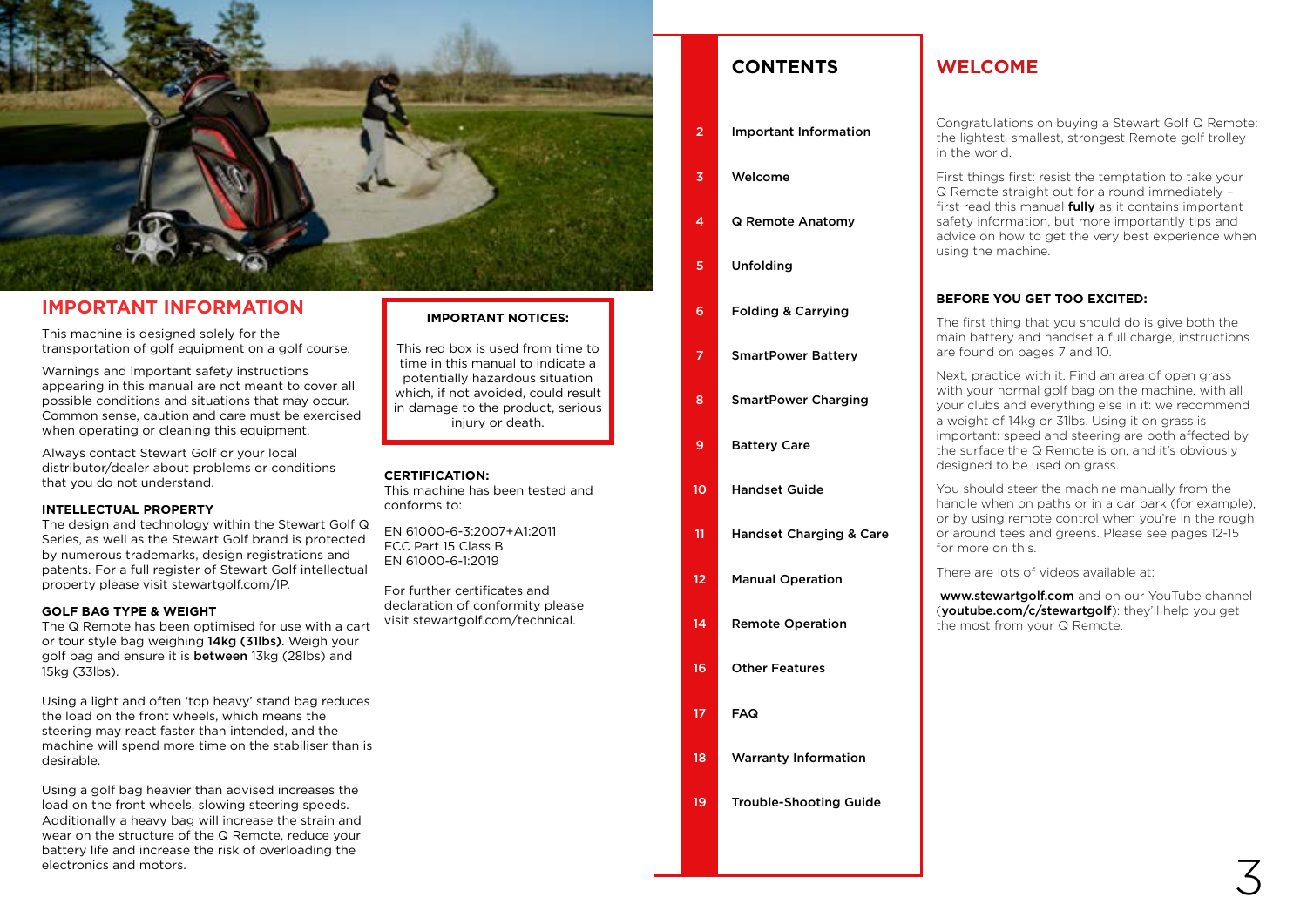# **Q REMOTE ANATOMY**

The Q Remote is built from a unique microcellular composite structure and precision injection mouldings. Get to know its main features here as we'll be referring to them in this manual:

- 1. Scorecard holder<br>2. Handle
- 2. Handle<br>3. Silicone
- Silicone bag strap
- 4. Bag cradle
- 5. LED
- 6. SmartPower battery
- 7. Lower bag strap
- 8. Front chassis
- 9. Front wheels
- 10. Main chassis
- 11. EcoDrive motors

19

23

20 21

12. Rear wheels

- 13. Wheel arches
- 14. On/Off switch
- 15. Handle release button
- 16. Accessory points
- 17. Handset cradle
- 18. Umbrella holder mount
- 19. Handset storage
- 20. Main support
- 21. Main support release button

1

10 11 12

13

16

17

18

14

15

22. Stabiliser wheels

 $\boldsymbol{\varrho}$ 

3

4

6

8 9

7

22

5

23. Electronics enclosure

# 1. Stand the machine on the floor so it is sitting vertically (A).

- 2. Squeeze the slider on the front chassis (between the front wheels) to release (B).
- 3. Rotate the front chassis 180° until it clicks in to place (C).

**UNFOLDING YOUR Q REMOTE**

- 4. Handle pivot point, put the machine on all four wheels (D). Now fold the bag cradle all the way out. This automatically releases a hidden lock that secures the main support to the chassis.
- 5. Now press the handle release button (E) and simultaneously lift the handle and main support (F) until they both click in to place. As the main support is lifted, the stabliser wheels automatically deploy.

Note: Lifting the main support without first pressing the handle release button may damage internal components.

#### **FITTING YOUR GOLF BAG**

- 1. Stand the base of your golf bag on the front chassis.
- 2. Ensure the bag cradle is fully lowered, then lean the golf bag back until it rests on the silicone bag pads.
- 3. Pull the silcone bag strap around the bag evenly and fix. Note the strap does not have to be pulled tight as the silicone material will gently grip the bag surface. Pull the lower bag strap over the bottom of the bag using the handle.

Note: The Q Remote has been optimised for use with a cart or tour style bag weighing 14kg (31lbs). Please refer to page 1 for more information.

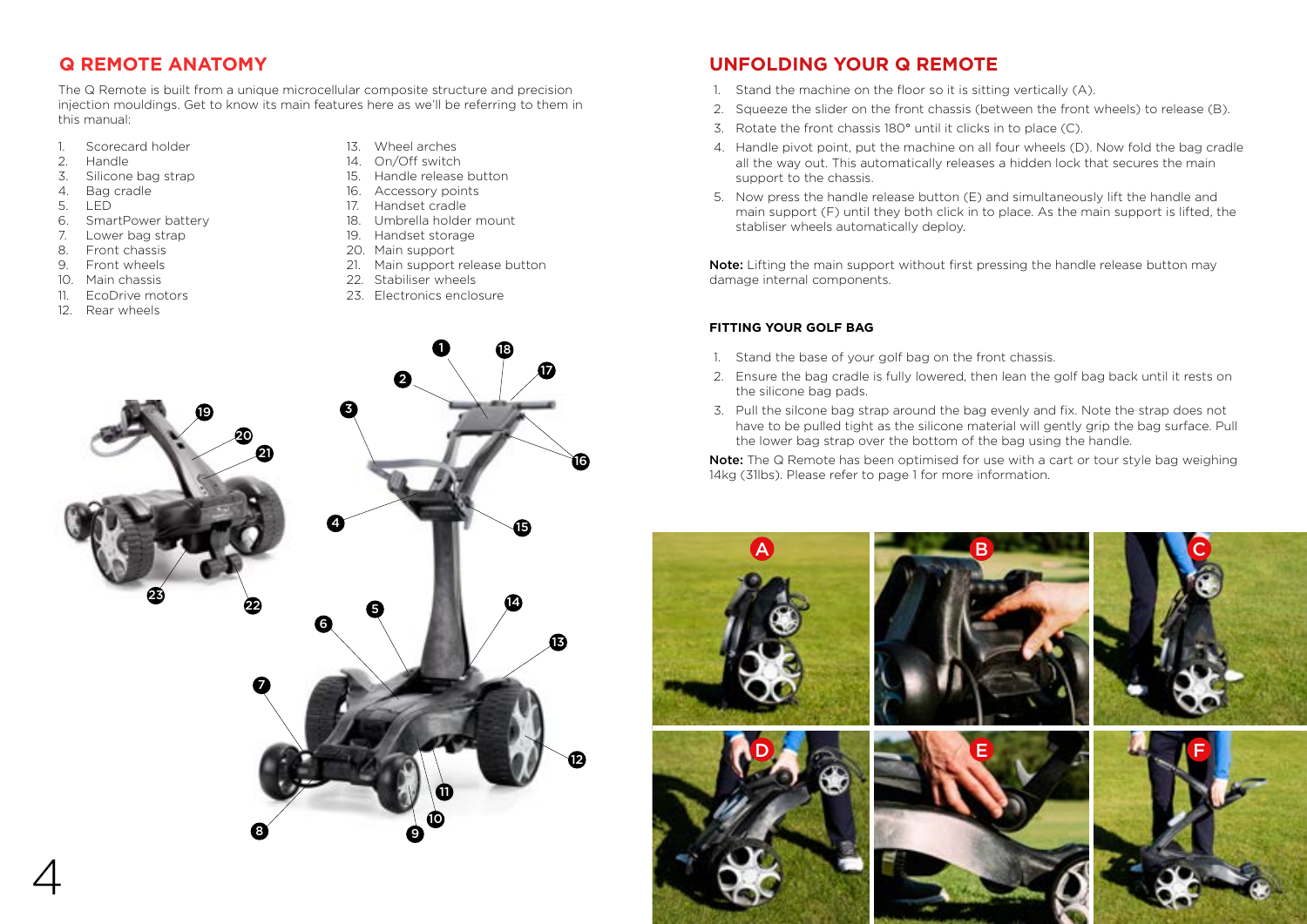# **FOLDING YOUR Q REMOTE**

Prior to folding, clear any debris from the trolley using compressed air or a soft brush or cloth (never use water). Pay particular attention to the battery tray and gear at the base of the main support. See the FAQ for a cleaning guide.

- 1. With your golf bag removed, press the main support release button (image A), then press the handle release button.
- 2. You can now lower the handle and main support to rest on the chassis. You will see that the stabiliser has automatically retracted.
- 3. Close the bag cradle. This automatically locks the handle and main support to the chassis so that it won't fall open during transportation.
- 4. Now stand the Q Remote up so it is standing vertically.
- 5. Squeeze the slider on the front chassis, then fold the front chassis 180° to its stowed position. Once it clicks in to place, the trolley is completely folded.

You can store your handset on the main support. Be sure to keep the handset in its silicone case to avoid marking the main support.

#### WADNING:

Always ensure that your Q Remote is turned OFF at the switch when not in use. Leaving it ON could drain the SmartPower battery totally and risk irrecoverably damaging it. This will ensure that the trolley is not accidentally activated in transit.

You may choose to remove the SmartPower battery prior to folding to enable you to charge it.

In any case, it is good practice to always turn the switch to the OFF (O) position when not in use.

#### CARRYING YOUR Q REMOTE

You can pick up your Q Remote from either its vertical or horizontal positions.

Vertical: When folded, the carry handle is in the centre of the trolley and clearly visible. Lift with the wheel arches closest to your body (image B).

Horizontal: To lift with two hands: lift from the handle/main support pivot point with one hand and just above the stabiliser arm at the back of the machine (image C).

**Never** pick up the Q Remote by any points other than those described, doing so may cause damage.



# **SMARTPOWER BATTERY**

Your Q Remote has a purpose designed SmartPower battery that slots seamlessly into the chassis, connecting automatically.

Removal: Press the release button at the end of the case, just behind the Stewart Golf GB crest. Press the button in and simultaneously pivot the battery around the front edge, pressing the battery backwards if necessary. Once the battery is partially out, grab it with your other hand and lift away.

**Insertion:** Place the front of the battery under the small tongue and slowly pivot into place with your fingers on the release button. If it does not click in to its secured position automatically, press gently on the top of the battery until you hear a 'click'.

#### DO NOT drop the battery into the chassis as this may damage the connections.



#### SMARTPHONE APP

Developed specifically for use with the SmartPower technology in the new Q Remote, the free app lets you monitor power both on and off the course.

To download the app, please scan the correct code below with your smartphone.



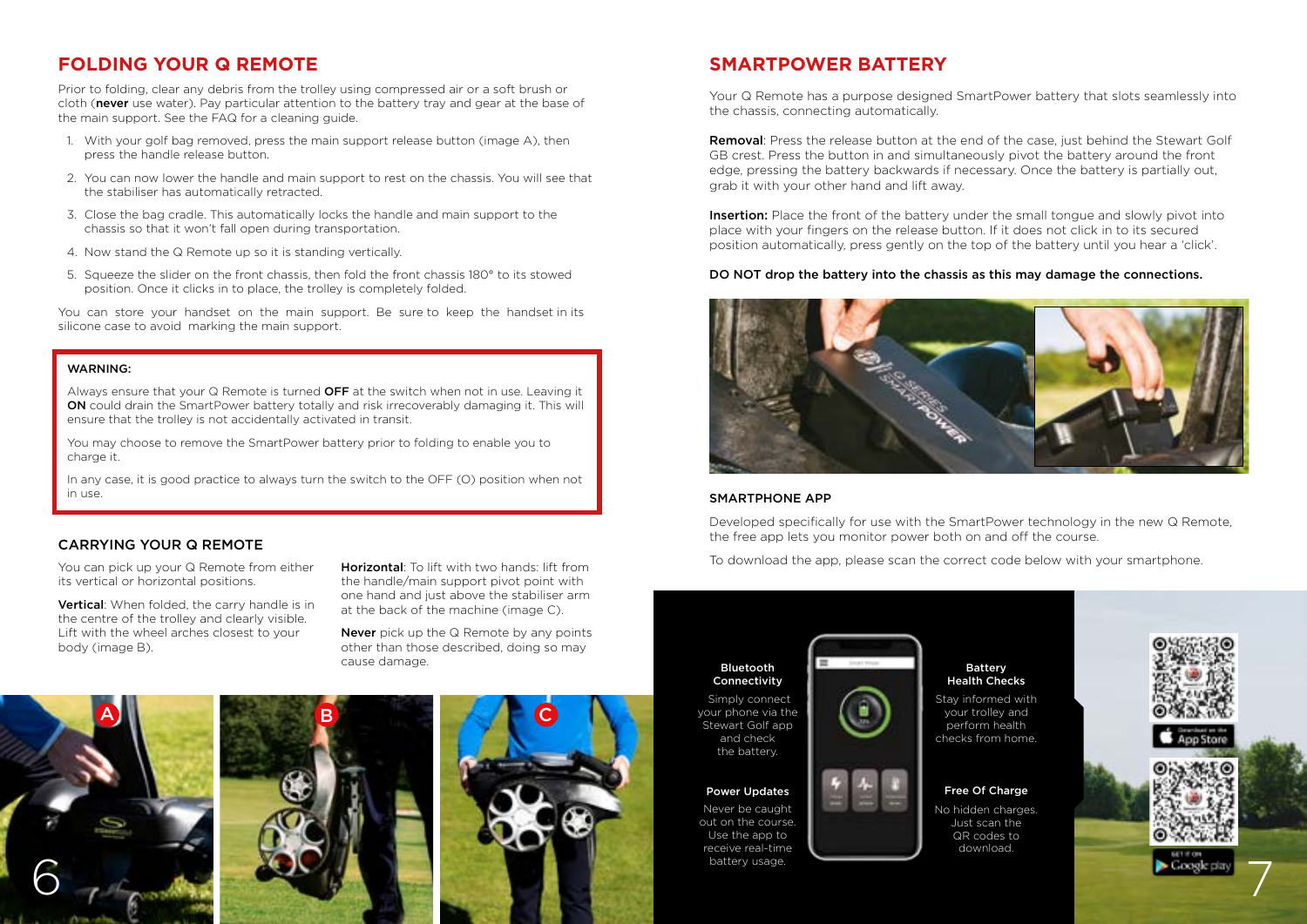# **CHARGING THE SMARTPOWER BATTERY**

Always start a charging cycle by following these steps:

- 1. Connect the charger to the battery.
- 2. Connect the charger to the wall.
- 3. Switch the wall socket on.

The charger has an indicator light on it:

RED**:** Indicates the battery is charging.

**GREEN:** Indicates that the charge cycle has finished.

The charge cycle time varies depending on how much power has been used: the average charge should take 3-4 hours, but can be up to 10 hours. You can accurately check the power level of the battery with the free smartphone app, even while it is charging.

#### BEST PRACTICE

If the battery is being used regularly (once a week for example), it is OK to leave it connected to the charger, with the charger turned on. The Battery Management System (BMS) within the battery will prevent any damage.

However it is good practice to disconnect the battery from the charger once the green light shows.

#### TECHNICAL INFORMATION

- Operating temperature: -10°C to 50°C (14°F to 122°F)
- Charging & storage temperature: 15°C to 25°C (59°F to 77°F)
- Battery Lifespan: >1000 charge cycles
- Nominal Voltage: 12.8V
- Charge current: 2~5A



#### LONG TERM STORAGE

If you are not going to use the Q Remote for more than one month, the battery should be fully charged after its last game then disconnected from the charger and stored in a dry environment between 15°C and 25°C (59°F and 77°F).

Once a month you should put the battery through a full charge cycle. Before using it again, the battery should be given a full charge cycle.

Batteries are a complex technology and a number of variables contribute to battery performance and thus the performance of your Q Remote.

All rechargeable batteries are consumables and have a limited lifespan: eventually their capacity and performance decline so that they need to be replaced. As batteries age, it can contribute to changes in their performance.

#### BATTERY LIFE & BATTERY LIFESPAN

"*Battery life*" is the amount of time your machine will run for before the battery needs to be recharged. "*Battery lifespan*" is the amount of time a battery lasts until it needs to be replaced. The mix of things you do with your Q Remote affects battery life and lifespan but no matter how you use it, there are ways to help.

A battery's lifespan is related to its "chemical age," which is more than just the passage of time. It includes different factors, such as the number of charge cycles and how it was cared for.

To help maximise battery performance and help extend battery lifespan, avoid charging or leaving the battery in very hot environments (including direct sun exposure) for extended periods of time. Please read and follow the advice in this manual.

#### CARING FOR YOUR BATTERY

- DO follow these instructions exactly.
- DO only use the charger supplied to charge the battery.
- DO charge the battery immediately after each use, certainly within 48 hours.
- **DO** check the battery charge level with the app prior to use to ensure you have sufficient power to complete your round.
- DO charge in a well ventilated area.
- **DO** store & charge the battery in a dry environment between 15°C and 25°C (59°F and 77°F).
- **DO** fully disconnect and unplug the charger from the mains and battery between charges.
- DO NOT drop, throw, puncture or crush the battery.
- **DO NOT** immerse in water or any liquid.
- DO NOT clean with any abrasives or solvents; a damp cloth is fine.
- DO NOT leave the battery in a discharged state.
- DO NOT open or disassemble the battery or charger. This is dangerous and will void the warranty.
- **DO NOT** cover during use or charging.
- **DO NOT** expose the battery to extreme temperatures (never store in a car in winter or summer.)
- **DO NOT** solder or connect anything to the terminals other than as guided in this manual.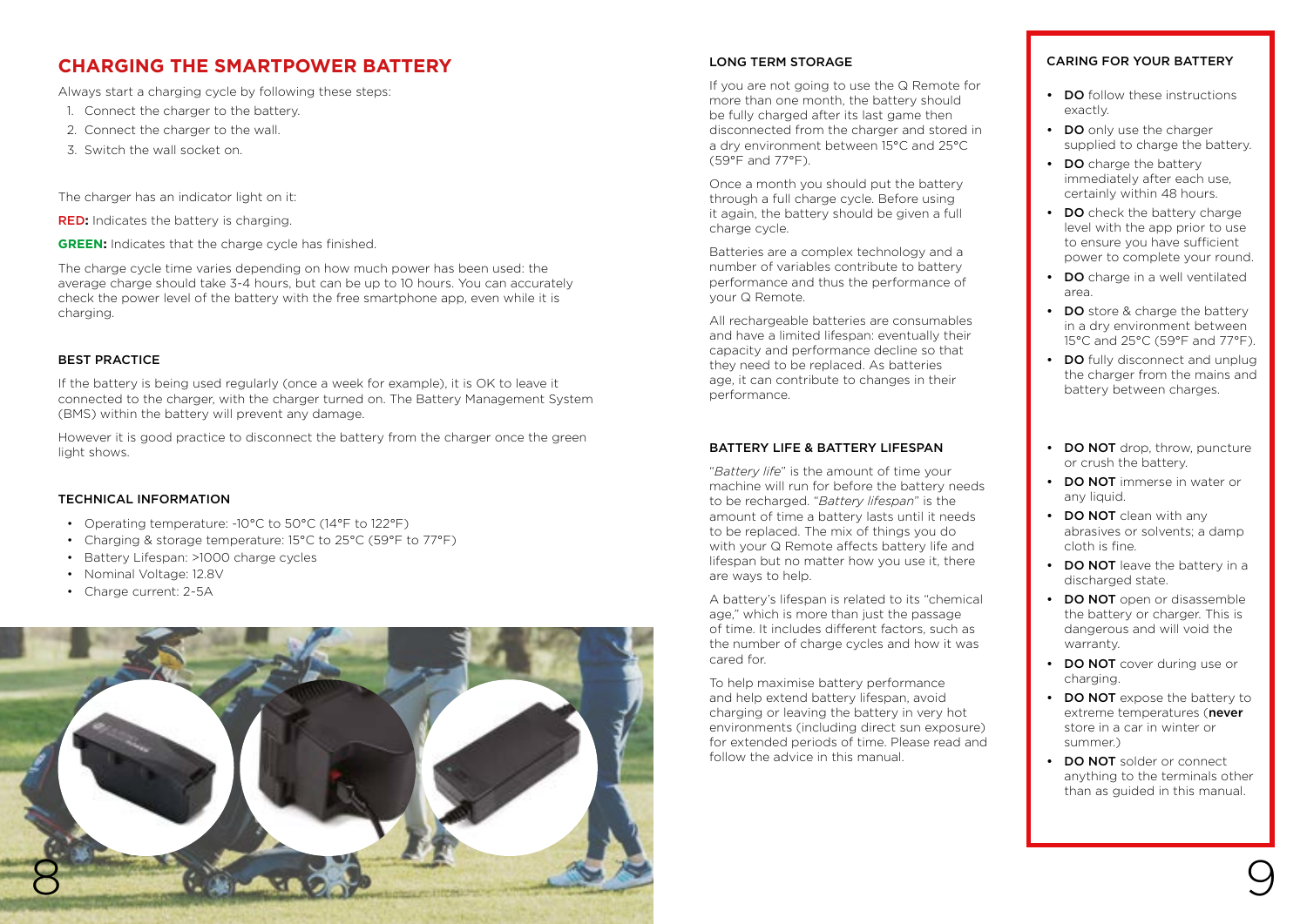# **HANDSET GUIDE**

Your Q Remote is supplied with a rechargeable Bluetooth handset. The handset is supplied paired to your machine and cannot be used with any other.

- 1. Forward/speed up.
- 2. Indicator light.
- 3. Left & right turn.
- 4. STOP. Use as primary stopping function.
- 5. Slow down/reverse.
- 6. Glide Stop. Also see notes on glide steering.
- 7. Cruise Control speeds.
- 8. Bluetooth ON/OFF. Press & hold for one second to turn on. When turning off, a red light shows momentarily.

1

 $4 \circ 3$ 

5

7

8

6

2

7

7

3

In normal use, the indicator light will be blue:

- **LIGHT OFF:** Handset is switched off.
- LIGHT FLASHING: Handset is on, but not connected to the machine.
- LIGHT ON: Handset is on and connection has been established.

#### **WARNING**

NEVER open the handset unless you have been instructed to do so by our support team. Always ensure you are electrically earthed/ grounded to avoid damaging the internal components of the handset.

The handset may only be opened to replace the lithium battery within.

#### **HANDSET CHARGING GUIDE**

The lithium battery inside the handset is large enough for two rounds of golf, but it should be charged after every round to ensure sufficient power.

Always charge the handset indoors and at room temperature, observing the same 'DO and DO NOT' advice shown on page 9. The charging process can take up to six hours.

- 1. Ensure the handset is switched off and the indicator light is off.
- 2. Remove the protective silicone skin.
- 3. Expose the charging port on the side of the handset by pulling out the black plug.
- 4. Connect the USB power cable to any 5V USB power outlet.
- 5. Connect the USB power cable to the handset & switch on power (if applicable).
- 6. The indicator light on the handset will show **RED** while charging, and **GREEN** when fully charged.
- 7. Once the indicator light is **GREEN**, disconnect the power cable from the handset.
- 8. Return the black plug to the charging port on the side of the handset, then refit the protective silicone skin.

#### **WARNING**

The handset should **only** be charged with the supplied USB power cable. Using any other cable or power source can damage internal components: this **will not** be covered under warranty.

#### **HANDSET CARE**

Using the handset skin and charging port plug means that the handset will be showerproof (it is not waterproof). Water and electronics are natural enemies and you must take care to make sure no water ever gets inside the handset.

- Never allow the handset to be immersed in water and don't wash it.
- If you want to wash the silicone skin, remove it from the handset before washing it, then dry it thoroughly before replacing it.
- If you use the handset in the rain or other wet conditions, remove the silicone skin as soon as you have finished playing and wipe both handset and silicone skin dry to remove any moisture that may have found its way down the edges of the silicone skin. Allow both to dry fully before refitting the silicone skin.
- Don't store the handset anywhere that water or moisture might get into it.
- Refer to the DO and DO NOT guide on page 9 for further advice on how to care for the handset and lithium battery contained within.

#### **LONG TERM STORAGE**

If you are not going to use your Q Remote for more than one month, the handset should be put through a charge cycle at least once every month.

This will avoid the handset battery being completely discharged.

Prior to using the handset again it should be fully charged.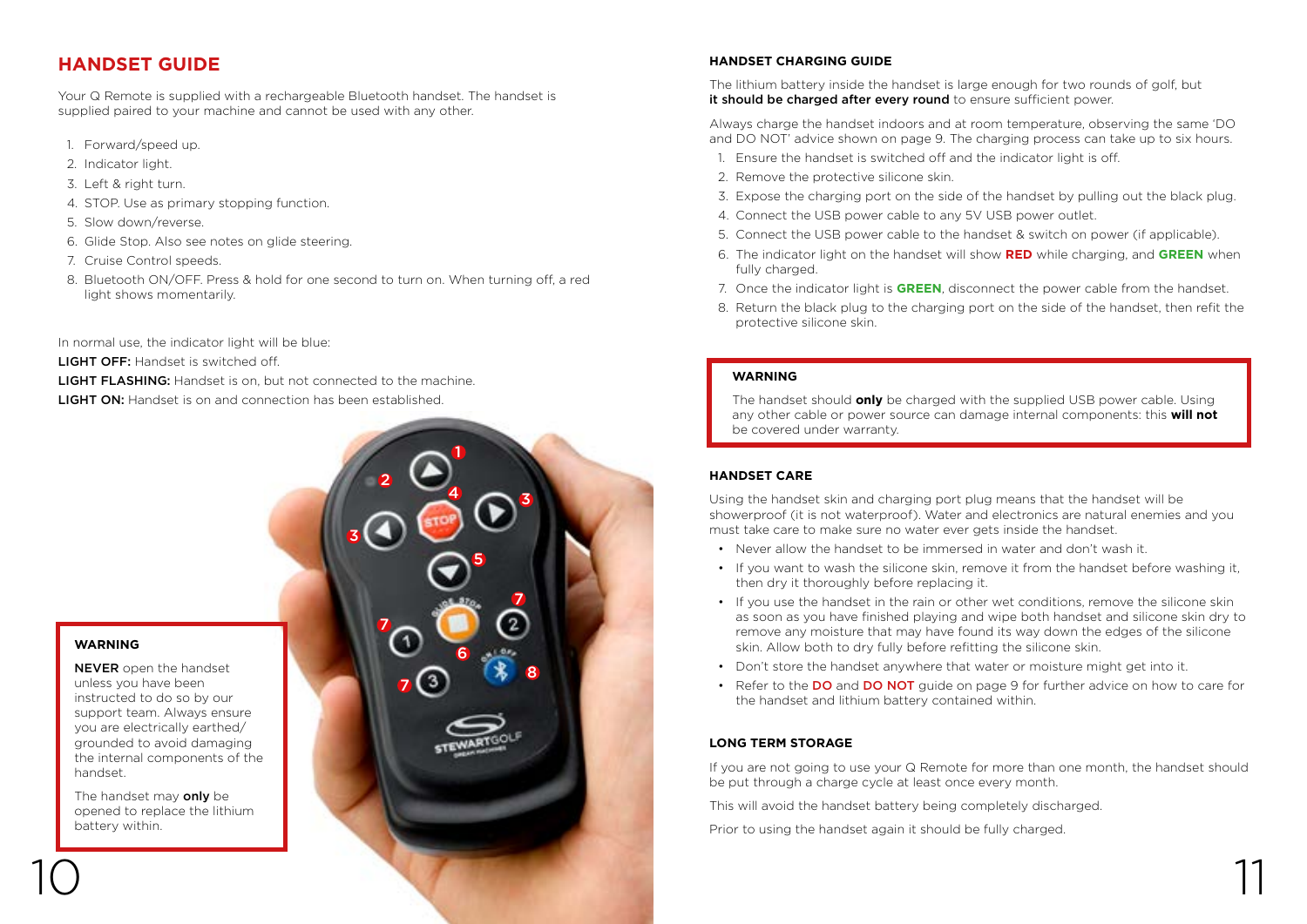# **MODES OF OPERATION**

Your Q Remote has **TWO** modes of operation: manual and remote control.

Both make use of the remote control handset, but manual requires you as the user to hold the handle to control the direction of the trolley. It is your responsibility to choose the correct steering mode for each situation, please read more for tips on how to make these decisions.

#### **1. MANUAL OPERATION**

Good for: Tight spaces, car parks, bridges, paths.

Before you do anything, make sure you know where the STOP button is and always use this as the main command to bring the machine to a halt.

If you wish to bring the machine to a more gentle halt then use the Glide Stop button.

When in a car park, crossing a road or negotiating a tight path, you should steer manually from the handle. You can control the speed of the machine using the speed up & slow down buttons, or program the cruise control speeds to your walking pace (see P16).

#### BEST PRACTICE:

When in tight areas you should physically keep control of the Q Remote by steering from the handle.

The dual handle allows you to steer with either hand. Either clip the handset to the handle, or hold it with your other hand.

13

#### **WARNING**

11

Ensure you practice in an open area away from other people or objects.

This will allow you to familiarise yourself with the remote functions without risk of damage or injury. Be aware of your surroundings. Ensure that you know the whereabouts of other players, carts, trees, lakes, bunkers, streams etc.

Other devices that transmit/create radio/ magnetic fields can affect performance.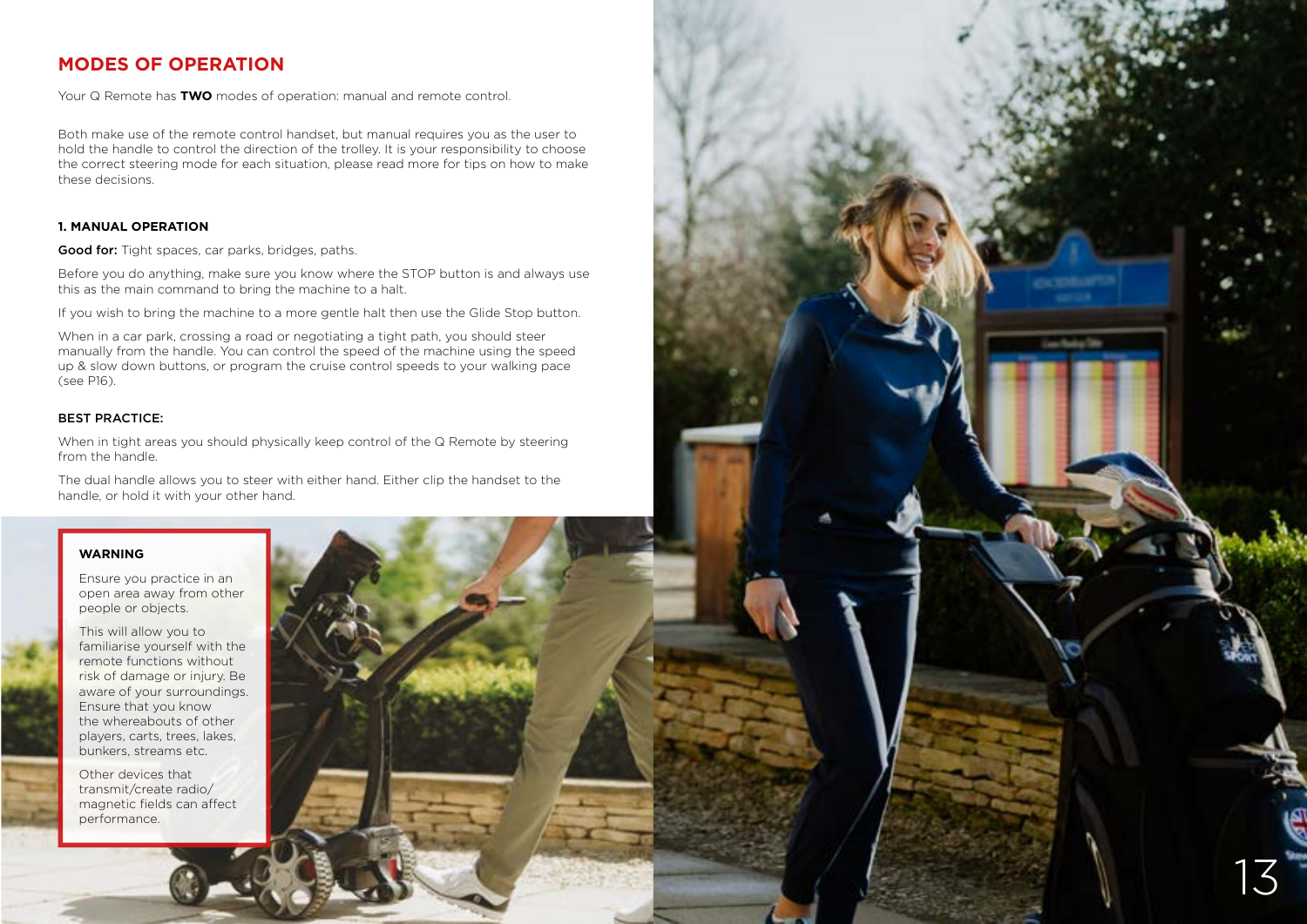#### **2. REMOTE CONTROL**

Good for: On the fairways, around the greens or when you are in the rough.

Not for: Car parks, bridges, paths.

To start the machine moving forwards, press the forward button. Once the machine is in motion, continually pressing the "speed up" or "slow down" buttons will either speed up or slow down the machine respectively. You can also use the cruise control buttons to start the machine.

To reverse the machine press the "reverse" button (it must first be stopped). When reversing, the speed is fixed and cannot be increased or decreased.

To steer the machine, press and release either the left or right buttons. When in motion this will change the direction slightly and continue moving. A prolonged press will tighten the turn. If you press either button with the Q Remote stationary, the machine will turn on the spot.

#### BEST PRACTICE**:**

- The remote has a nominal 50m range. However it is recommended that you keep the machine within 25m so that you can see obstacles in its way.
- Hold the handset in your hand and position the machine approximately 10m in front of you and on the line of your ball. Make small adjustments to direction and speed as you see fit. Do not place the handset in your pocket.
- When you get to your ball, park the machine to the right of your ball (or to the left if you are left handed). Place the handset on the cradle when taking a shot.
- If you are going to walk any distance away from the machine, keep your handset with you so you can drive it to your next position rather than walking back to it.



#### **STEERING MODES:**

There are two modes of steering: Regular and Glide steering. Regular steering is suitable for most situations, whereas Glide steering reacts slower.

Regular steering is the default setting and can always be restored by pressing the STOP button. In Glide steering mode, the machine steers much more gently. To activate Glide Steering, press the orange **GLIDE STOP** button and then start the trolley moving within three seconds.

14 The machine will default back to the Regular steering mode every time the trolley stops. If you use the GLIDE STOP, then the 'STOP' will engage automatically after six seconds which will reset the steering to Regular.



#### **IMPORTANT INFORMATION FUSE:**

The 40A fuse fitted to the Q Remote is designed to protect the electronics from accidental damage in normal use. However, extreme strain caused by failure to use the machine as advised can blow this fuse: in such cases, replacement of the fuse will **NOT** be covered by warranty.

#### **SPEED:**

The Q Remote can travel at speeds of upto 6mph but performing delicate manoeuvres, such as negotiating bridges or steering between obstacles, should not be performed at top speed and any damage caused will NOT be covered by warranty. The machine will perform best when being driven at walking speed and this is what is strongly recommended.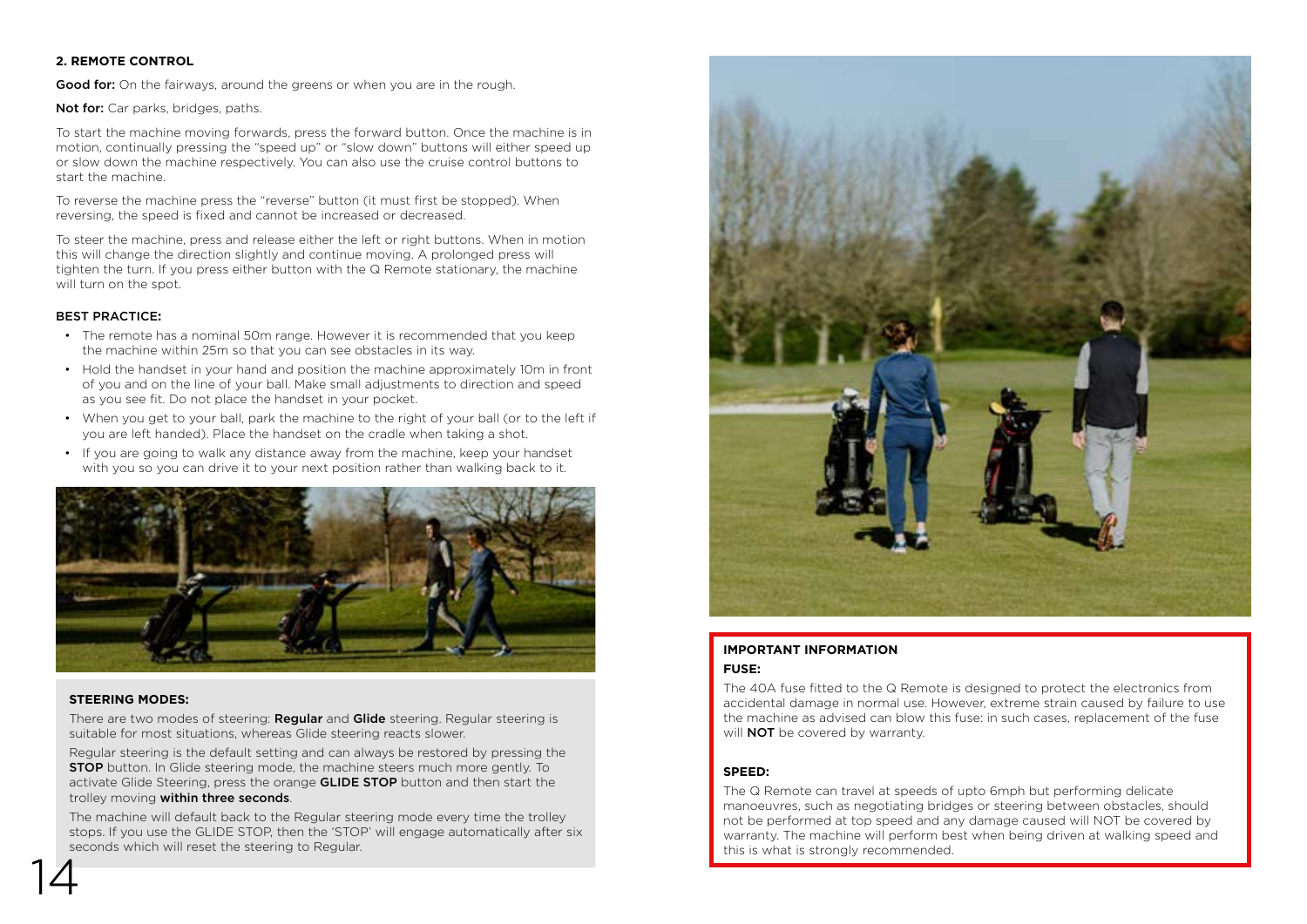# **OTHER Q REMOTE FEATURES**

#### **HANDLE FEATURES**

As standard the Q Remote has:

- Built in scorecard and pencil holder.
- Handset cradle.
- Umbrella holder mount.
- Dual handset cradle.

#### **CRUISE CONTROL SPEEDS**

Your Q Remote has three Cruise Control speeds, on buttons 1, 2 and 3. You can program these for your own walking speeds as follows:

- 1. Use the speed up and slow down buttons to find your desired walking speed.
- 2. Press and hold either button 1, 2 or 3 for three seconds. The machine will stop to show that the instruction has been received. Now release the button and the machine will restart. Your new speed is now stored.
- 3. To activate the new speed 1, 2 or 3, just press and release the button as normal.

#### **TRIM ADJUSTMENT**

If your motors become unbalanced for any reason, your Q Remote may develop a bias. If this happens, you can adjust the trim as follows:

- 1. Ensure that your machine is on a flat surface and that your golf bag is balanced (no heavy items in side pockets).
- 2. Hold down the lower left two buttons (1 and 3) for three seconds. The machine will start moving forwards.
- 3. Use the left and right buttons to fine tune the direction until the machine is travelling in a straight line. Alternatively press the forward button to restore the factory setting.
- 4. Press STOP to store the new setting.

#### **QUICK-RELEASE REAR WHEELS**

To remove a wheel:

- 1. Tilt the machine (holding the main support) so that one wheel is off the floor.
- 2. Hold the centre of the wheel and press the black button with your thumb, and pull the wheel away.

#### **FREEWHEEL**

The Q Remote has a freewheel setting which allows you to complete your round even in the unlikely event of a fault. To engage this mode:

- 1. Tilt the machine so that one wheel is off the floor (hold the main support).
- 2. Press down on the black button in the wheel centre and slide the wheel 25mm (1") away from the motor, but still on the axle.
- 3. Rotate the wheel 45 degrees, and push it towards the motor until it stops, engaging the wheel on the outer ring of the axle.
- $16$  when in freewheel. 4. Release the black button and the wheel should now be locked on to the shaft, but not engaged onto the drive dog. You may find it easier to pull the Q Remote than push it when in freewheel.



# **FAQ**

#### How should I clean the Q Remote?

After your round, clear grass, leaves and dust etc from the machine using a soft cloth/brush or compressed air. Clean your Q Remote using standard furniture polish and a soft cloth. **NEVER** use a hose or pressure washer to clean the Q Remote: faults caused by water ingress will not be covered by the warranty. Water cannot enter the motors or electronics in normal use.

#### Is the Q Remote OK to use in the rain?

Yes. The Q Remote is designed for use in all conditions appropriate for golf. The design of the Q Remote protects the major components from rain, so water ingress cannot occur during normal use. You should avoid any situation where moisture or water could reach the electronics or motors. Some examples of this are:

- Driving through puddles or standing water.
- Submerging the machine in a river or lake.

Faults caused by water ingress will not be covered under the warranty.

#### How do I get the Q Remote up a step or kerb?

Firstly exert downward pressure on the handle to lift the front wheels onto the higher level. If the natural traction of the rear wheels do not carry the rear of the machine onto the higher level, lift from the top of the main support.

#### How many holes will the battery last for?

We expect any genuine Stewart Golf battery to last 18 holes (or 36 if you have the larger battery) on a 'normal' course, with a 'normal' weight bag and in 'normal' conditions. However... a hole of golf can be anywhere between 100 and 600 yards long, so is not a reliable unit of measurement. Terrain, ground condition, bag weight and a number of other factors can make a difference. How you play will also affect power consumption; you'll cover less ground shooting 65 than you will shooting 120.

#### Can I improve the battery life?

Yes, there are a number of things you can do:

- Don't overload your golf bag.
- Steering is a big source of power consumption, so use Remote steering less if you want to conserve energy.
- Accelerate slowly, in the same way you would in a car if you were trying to be efficient.

Be sure to download the free smartphone app which will allow you to measure exactly how much power you use on your round, and try different variables to see how much difference it makes.

#### Can I use the Q Remote without the handset?

No. The Q Remote can only be operated via the handset (unless the wheels are in freewheel).

#### Can the Q Remote cope on hills?

Yes. The Q Remote chassis has been designed with stability in mind. The machine may tip onto the rear stabiliser wheels, but if this happens don't worry as that's what they are designed to do. Bag weight and weight distribution makes a big difference here, a light and/or top heavy bag will not put enough weight on the front wheels and therefore it may tip easily. You will find out which hills work with your particular setup through experience.

When going down hill using remote control, the Q Remote may speed up under gravity. Hold the handle if on a path or allow the machine to travel safely away from you, then use the red 'STOP' button to apply the brake. Always park at 90 degrees to a slope.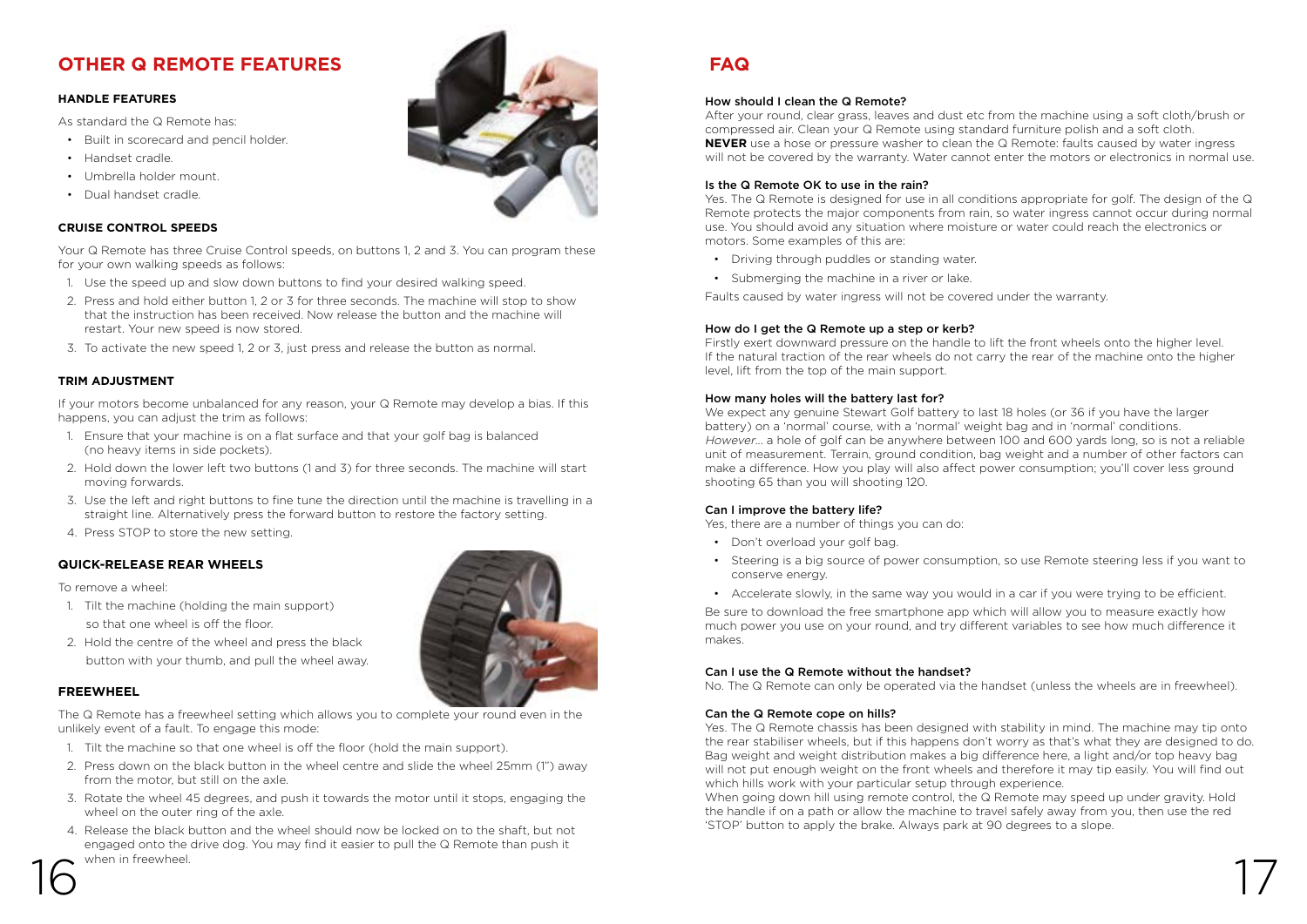# **WARRANTY INFORMATION**

#### Conditions of warranty:

# Register your warranty: **stewartgolf.com/warranty**

#### Stewart Golf LLC

| <b>WARRANTY INFORMATION</b><br>Your Stewart Golf Q Remote is guaranteed to be free from defects in materials or<br>workmanship for a standard period of two (2) years from delivery.                                                                                                                                                                                                                                                                                                                                                                                                                                                                  |                                | onsistently<br>$\overline{a}$                                                                                                                                                                                                                                                                                                     | the<br>$\mathcal{O}$              |                                                                           |                                              | i side-to-side.<br>P16.                                                        |                          | e battery has power.<br>e between SmartPower<br>als are clean and clear.                                                                                                                                                                                                                      |                                                                                                                     |  |
|-------------------------------------------------------------------------------------------------------------------------------------------------------------------------------------------------------------------------------------------------------------------------------------------------------------------------------------------------------------------------------------------------------------------------------------------------------------------------------------------------------------------------------------------------------------------------------------------------------------------------------------------------------|--------------------------------|-----------------------------------------------------------------------------------------------------------------------------------------------------------------------------------------------------------------------------------------------------------------------------------------------------------------------------------|-----------------------------------|---------------------------------------------------------------------------|----------------------------------------------|--------------------------------------------------------------------------------|--------------------------|-----------------------------------------------------------------------------------------------------------------------------------------------------------------------------------------------------------------------------------------------------------------------------------------------|---------------------------------------------------------------------------------------------------------------------|--|
| If you think there may be a problem with your Q Remote, the first thing to check is the<br>troubleshooting guide opposite. If this does not solve your issue, please contact us or<br>your local distributor for further advice.                                                                                                                                                                                                                                                                                                                                                                                                                      |                                | range<br>on the app.<br>on $($ )<br>your l<br>PI5.<br>$\circ$                                                                                                                                                                                                                                                                     |                                   |                                                                           | mode.<br>freewheel                           | weighted from<br>adjustment' on                                                | power cable provided     | terminals a<br>er end.                                                                                                                                                                                                                                                                        | ш<br>$\overline{5}$                                                                                                 |  |
| Conditions of warranty:<br>If notice is received of any breach of this warranty during the relevant period, then we<br>shall at our own expense and within reasonable time, repair, or at our option, replace the<br>goods or such parts as are defective or otherwise remedy such defect. If your address is<br>in the UK we will arrange and pay for collection.                                                                                                                                                                                                                                                                                    | <b>NOILDIOS</b>                | $\mathbf{S}$<br>status<br>hine If<br>guide or<br>e trolley<br>$\stackrel{\oplus}{\subseteq}$<br>동<br>SmartPower<br>the<br>ma<br>freewheel<br>set.<br>the<br>5                                                                                                                                                                     | $\overline{5}$<br>contact         | Use the quick release system to put the wheels in<br>freewheel' position. | not in<br>are                                | is evenly<br>v lineve si                                                       |                          | k SmartPower app to ensure b<br>e a connection can be made b<br>ry and trolley. Check terminals<br>k connections at either end.<br>support.<br>Check SmartPower app to<br>Ensure a connection can b<br>battery and trolley. Check<br>Check connections at eithe<br>Contact Stewart Golf for s | ш<br>ᇍᇤ<br><b>THIS GUIDE, F<br/>PRESENTATIVE</b>                                                                    |  |
| If you are outside the UK, please contact your place of purchase or your local distributor<br>or dealer. If your address is outside the UK but you do not have a local distributor, we<br>may still be able to arrange collection but you shall bear the associated costs.                                                                                                                                                                                                                                                                                                                                                                            |                                | hand<br><u>۽</u><br>$\overline{\mathrm{C}}$<br>swit<br>the<br>the                                                                                                                                                                                                                                                                 | please<br>closer<br>- 25m p       |                                                                           | wheels<br>both :                             | your bag is                                                                    | Charge handset using USB |                                                                                                                                                                                                                                                                                               | $\mathbf{a}$                                                                                                        |  |
| Stewart Golf will authorise the repair, or at our option, replacement of any part found<br>to be defective due to faulty workmanship or materials. We reserve the right to inspect<br>these parts. We will not bear any costs incurred (including carriage) due to an item<br>being returned with a suspected fault, and after inspection no fault can be found, or it is<br>found that the customer has not fully understood all of the functions of the Q Remote<br>or the part in question.                                                                                                                                                        | POSSIBLE                       | Follow the<br>Turn the sw<br>Charge the<br>Check the !<br>Move close<br>$ \alpha \approx 4$ m                                                                                                                                                                                                                                     | under                             |                                                                           | Ensure                                       | Ensure<br>Follow t<br>$\overline{\phantom{a}}$ $\sim$ $\overline{\phantom{a}}$ |                          | $M \times$<br>$\overline{\phantom{0}}$ $\overline{\phantom{0}}$                                                                                                                                                                                                                               | <b>FOLLOWING<br/>IR LOCAL REPI</b>                                                                                  |  |
| Exclusions to the warranty include, but are not limited to: damage during shipment if<br>not packed in a Stewart Golf designated box or according to Stewart Golf instructions;<br>wear & tear; results of neglect, misuse or accidents; damage howsoever caused; or<br>utilisation for any purpose other than carrying a golf bag on a golf course. Q Remote<br>units, which have been fitted with non-genuine Stewart Golf parts, or have been<br>modified from the manufacturers specifications, are excluded. Stewart Golf products<br>used for commercial or rental purposes are excluded. The warranty is not transferable to<br>a third party. | ISSUE                          | in freewheel.<br>e trolley is off.<br>is flat.<br>flat.<br>may be in<br>ch on the t<br>battery<br>$\underline{\omega}$                                                                                                                                                                                                            | Freewheel mode not engaged        |                                                                           | in drive.<br>one<br>freewheel,               | Bag not balanced.<br>Motors have become inbalanced                             |                          | No power from battery.<br>No power connection.<br>Switch / LED not connected.<br>Fuse blown.                                                                                                                                                                                                  | E<br>$\overline{5}$<br>$\overline{4}$<br><b>R</b><br>$\overline{\mathsf{o}}$<br><b>OLVED</b><br>$\overline{O}$<br>ပ |  |
| Both the handset battery and SmartPower battery is covered by a two (2) year<br>warranty against faulty workmanship and materials. Loss of battery performance owing<br>to external damage (howsoever caused), misuse and/or abuse, incorrect charging or<br>other failures not attributable to a manufacturing defect are specifically excluded from<br>this warranty. The handset and SmartPower batteries must be charged only with the<br>equipment supplied by Stewart Golf, and the instructions must be followed exactly.                                                                                                                      | SIBLE<br>w<br>O<br>GUIDE<br>Ő. | Rear wheels may<br>On/Off switch on<br>Handset battery i<br>SmartPower batter<br>Out of range.<br>$\overline{\phantom{m}}\hspace{0.1cm} \overline{\phantom{m}}\hspace{0.1cm} \overline{\phantom{m}}\hspace{0.1cm} \overline{\phantom{m}}\hspace{0.1cm} \overline{\phantom{m}}\hspace{0.1cm} \overline{\phantom{m}}\hspace{0.1cm}$ |                                   |                                                                           | $\mathbf{u}$<br>wheel<br>One                 | $\rightleftharpoons$ $\sim$                                                    | Battery not charged.     | $ \alpha$ $\omega$ $4$                                                                                                                                                                                                                                                                        | <b>RES</b><br>ĬΥ<br>⋖<br>NOT<br>TEW,<br>S<br>$\overline{\omega}$                                                    |  |
| Register your warranty:                                                                                                                                                                                                                                                                                                                                                                                                                                                                                                                                                                                                                               |                                | when                                                                                                                                                                                                                                                                                                                              |                                   |                                                                           | press-                                       | straight                                                                       |                          |                                                                                                                                                                                                                                                                                               | шΰ<br>ū<br>◀<br>$\overline{S}$                                                                                      |  |
| stewartgolf.com/warranty                                                                                                                                                                                                                                                                                                                                                                                                                                                                                                                                                                                                                              | OTING<br>O                     | ponding                                                                                                                                                                                                                                                                                                                           | Remote.<br>♂                      |                                                                           | when<br>circles                              | $\boldsymbol{\sigma}$<br>$\mathrel{\supseteq}$<br>travel                       |                          |                                                                                                                                                                                                                                                                                               | <b>YOUR IS</b>                                                                                                      |  |
| <b>Stewart Golf Ltd</b><br>Edison Close, Waterwells Business Park, Quedgeley, Gloucestershire GL2 2FN<br>Great Britain                                                                                                                                                                                                                                                                                                                                                                                                                                                                                                                                | この<br>ш                        | res<br>button<br>$\vec{o}$<br>$\subset$                                                                                                                                                                                                                                                                                           | to push the                       |                                                                           | button.<br>$\circ$                           | does not                                                                       | $\infty$<br>turn         | trolley<br>$\mathop{\mathsf{SO}}\nolimits$                                                                                                                                                                                                                                                    | 뜨                                                                                                                   |  |
| +44 (0) 333 800 18 18   info@stewartgolf.com   www.STEWARTGOLF.com<br><b>Stewart Golf LLC</b>                                                                                                                                                                                                                                                                                                                                                                                                                                                                                                                                                         | <b>TROUBL</b><br>SYMPTOMS      | a Remote is i<br>a handset b                                                                                                                                                                                                                                                                                                      |                                   |                                                                           | puew.<br>for <sup>-</sup>                    | Remote                                                                         | won't                    | power light                                                                                                                                                                                                                                                                                   |                                                                                                                     |  |
| 4500 140th Avenue North, Suite 101, Clearwater, FL 33762<br>United States of America<br>+1 727 939 6520   info@stewartgolfusa.com   www.STEWARTGOLFUSA.com                                                                                                                                                                                                                                                                                                                                                                                                                                                                                            |                                | $\circlearrowleft$<br>The Q<br>press                                                                                                                                                                                                                                                                                              | difficult<br>$\underline{\omega}$ |                                                                           | $\alpha$<br>the<br>$\circlearrowleft$<br>The | $_{\circlearrowleft}$<br>The<br>line.                                          | handset<br>The           |                                                                                                                                                                                                                                                                                               |                                                                                                                     |  |
|                                                                                                                                                                                                                                                                                                                                                                                                                                                                                                                                                                                                                                                       |                                |                                                                                                                                                                                                                                                                                                                                   |                                   |                                                                           | $\overline{a}$                               |                                                                                |                          | $\frac{\circ}{2}$                                                                                                                                                                                                                                                                             |                                                                                                                     |  |

# IF YOUR ISSUE IS NOT RESOLVED AFTER FOLLOWING THIS GUIDE, PLEASE YOUR ISSUE IS NOT RESOLVED AFTER FOLLOWING THIS GUIDE, PLEASE<br>CONTACT STEWART GOLF OR YOUR LOCAL REPRESENTATIVE. CONTACT STEWART GOLF OR YOUR LOCAL REPRESENTATIVE. 世